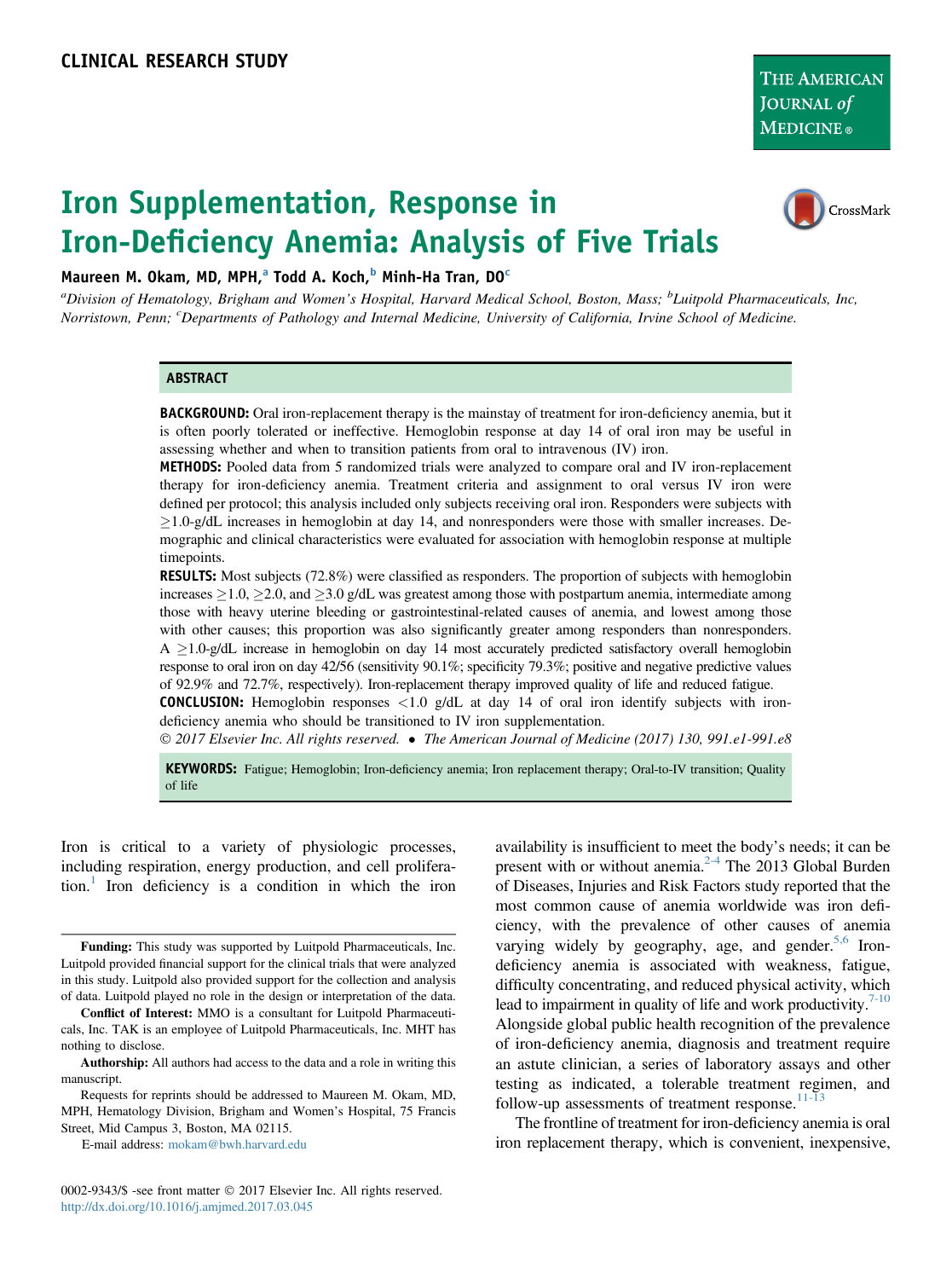and effective in the treatment of stable patients.<sup>7,14-16</sup> Although hemoglobin levels usually respond rapidly to oral iron therapy, repletion of iron stores and normalization of serum ferritin levels may require  $3-6$  months of treatment.<sup>7</sup> Long-term treatment with oral iron may be limited by intolerance associated with change of taste and gastrointestinal symptoms of

nausea, vomiting, constipation, and abdominal discomfort.<sup>7,16</sup> In a meta-analysis comparing oral and intravenous (IV) iron supplementation, gastrointestinal adverse events were reported in 32% of subjects receiving oral iron compared with 13% receiving IV iron.<sup>17</sup> The poor tolerability may compromise adherence to oral iron therapy and, in turn, lead to persistence of iron-deficiency anemia.<sup>[14](#page-7-0)</sup>

This secondary analysis of trial data was conducted to expand on the findings of a brief report showing that day-14 hemoglobin response to oral iron therapy may be a useful tool for clinicians in determining whether and when to

transition patients from oral to IV iron.<sup>[18](#page-7-0)</sup> Pooled data from  $5$ randomized trials were analyzed for the effect of oral iron therapy on hemoglobin response and quality of life in patients with iron-deficiency anemia stratified by cause.<sup>[19-23](#page-7-0)</sup> The objective of this analysis was to identify a practical and sensitive predictor of response to oral iron replacement therapy that would be useful in clinical practice to inform decisions about transitioning from oral to IV iron therapy. A preliminary report of these data has been published as a letter to the editor. $18$ 

## **METHODS**

#### Data Sources

Datasets were pooled from 5 open-label, multicenter, randomized, controlled trials published 2007 to 2012 ([Table 1](#page-2-0)).[19-23](#page-7-0) Data were obtained from subjects allocated to oral iron therapy, and change from baseline in 5 hematologic parameters was measured on days 7, 14, 28, 42, and 56 (when available). $19-23$  The hematologic parameters were hemoglobin, serum ferritin levels, transferrin saturation (TSAT), and percent and absolute reticulocyte counts. Subjects were categorized for causes of iron-deficiency anemia as postpartum anemia (3 studies), $19,20,22$  heavy uterine bleeding (2 studies),  $2^{1,22}$  gastrointestinal (2 studies),  $2^{2,23}$ and other (1 study [multiple-dose]). $^{22}$ 

## Study Definitions

Subjects were classified as treatment responders if the hemoglobin increase from baseline to day 14 was  $\geq$  1.0 g/dL and as nonresponders if the increase was  $\langle 1.0 \text{ g/dL} \rangle$ . An overall satisfactory hemoglobin response was defined as a  $\geq$ 2.0-g/dL increase from baseline to day 42 (day 56 in 1 study<sup>23</sup>). The diagnostic test utility for the 4 other hematologic measures was evaluated on the basis of specificity, sensitivity, positive predictive value, and negative predictive value associated with a  $\geq$  2.0-g/dL increase in hemoglobin at

CLINICAL SIGNIFICANCE

- Patients with iron-deficiency anemia who did not respond adequately to oral iron therapy could be identified within 2 weeks of treatment initiation.
- A  $\geq$ 1.0-g/dL hemoglobin increase after 2 weeks of oral iron therapy was an accurate predictor of subsequent hemoglobin responses at 6-8 weeks.
- Patients with a hemoglobin response  $<$ 1.0 g/dL at week 2 of oral iron therapy should be considered for transition to intravenous iron supplementation.

day 42 or 56. For this analysis the median change from baseline was used as the delineator between a positive and negative test result.

## Subject-Reported Outcomes

Three trials measured changes in functional health status using the Medical Outcomes Study Short Form 36 (SF-36) instrument, version 2 (set of generic, coherent, and easily administered quality-oflife measures; higher scores = less<br>disability).<sup>19-21,23,24</sup> Two trials disability).  $19-21,23,24$ assessed change in self-reported fatigue; one trial used the Fatigue Severity Scale, and the other trial used the Fatigue Linear Analog

Scale Assessment.<sup>[19,21](#page-7-0)</sup> The change from baseline scores in these self-administered assessment tools was evaluated at days 14, 28, and 42/56.

## Data Analysis

All analyses were performed using data from the modified intent-to-treat population, defined as subjects who received  $>1$  dose of randomized study medication and had  $>1$  postbaseline hemoglobin assessment. Subjects with chronic kidney disease in the study by Barish et  $al<sup>22</sup>$  $al<sup>22</sup>$  $al<sup>22</sup>$  were excluded from the present analysis because of widespread acceptance of IV iron as first-line therapy in this population. Baseline and outcome data at days 14 and 28 and in the interval between days 42 and 56 were evaluated using Fisher's exact test for categoric variables and 1-way analysis of variance for continuous values. Sensitivity, specificity, and predictive values were calculated using online tools provided by GraphPad Software Inc (La Jolla, CA; [www.graphpad.com](http://www.graphpad.com)). All statistical tests were performed post hoc, with no adjustment for type I error for multiple comparisons.

## RESULTS

From the pooled data, 738 subjects who received oral iron were eligible for inclusion in this post hoc analysis. The pooled population had a mean age of 34.8 years (range, 15.3-80.0 years); the majority (96.2%) of subjects were women ([Table 2](#page-3-0)). At baseline the median serum iron level was 27.0 µg/dL, the median hemoglobin level was 9.4 g/dL, and the median ferritin level was 9.1 ng/mL. The majority of subjects (537 of 738; 72.8%) achieved increases from baseline in hemoglobin  $\geq 1.0$  g/dL after 14 days of oral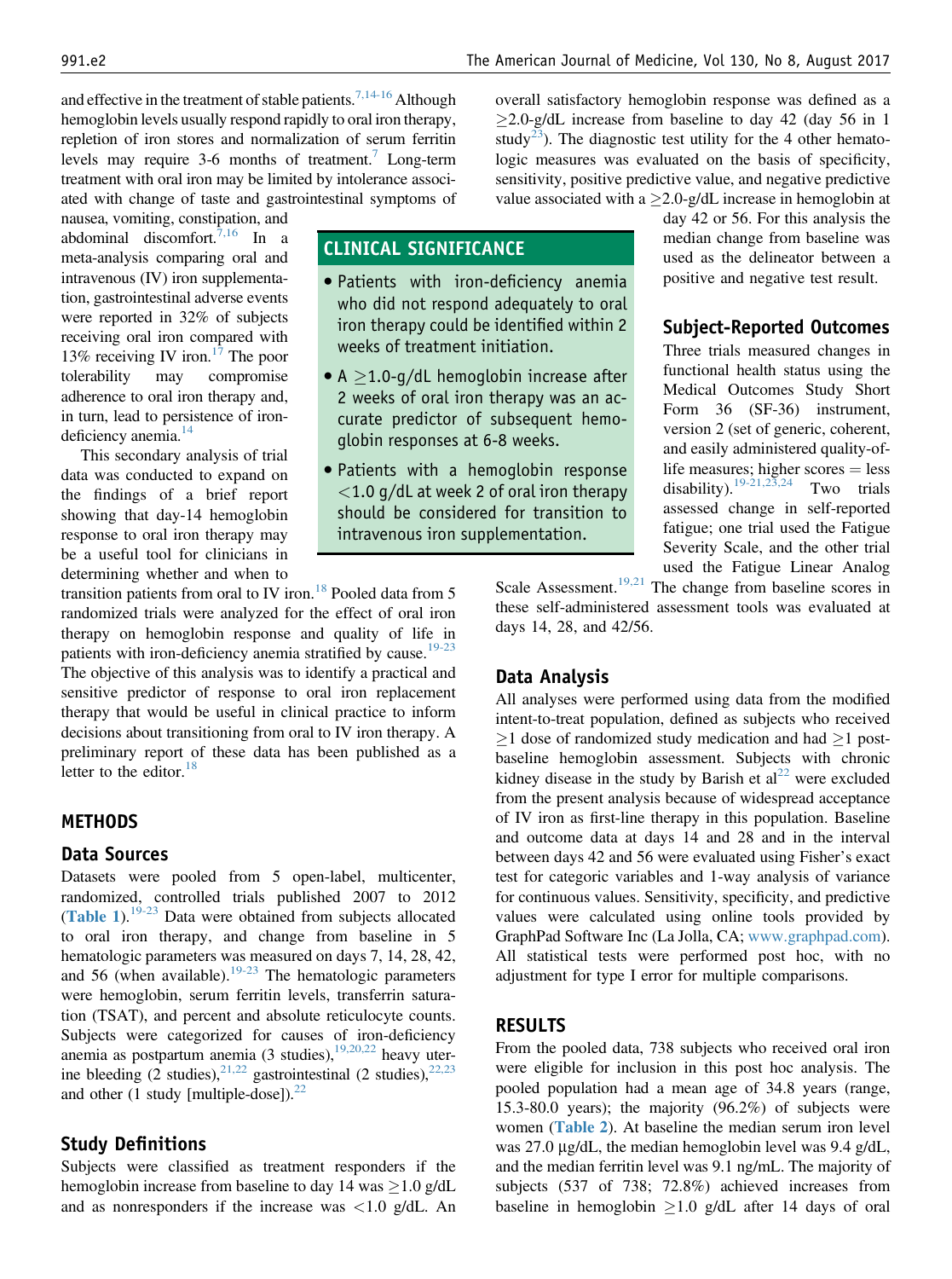iron therapy and were classified as responders ([Table 2](#page-3-0)). The remaining 201 subjects (27.2%) had changes from baseline in hemoglobin  $\langle 1.0 \rangle$  g/dL at day 14 of oral iron therapy and were classified as nonresponders. Responders were significantly younger and had significantly lower body mass index and baseline hemoglobin level (all P <.001); baseline serum iron levels were also lower in responders than in nonresponders, although this difference did not reach statistical significance ( $P = .048$ ). Other demographic and baseline clinical parameters did not differ significantly between responders and nonresponders.

In the overall pooled study population, the proportion of subjects achieving  $\geq 1.0$ ,  $\geq 2.0$ , and  $\geq 3.0$  g/dL increases from baseline in hemoglobin level improved from day 14 to 28 and then increased more gradually through day 42/56 ([Figure 1](#page-4-0)). At the final assessment, 88.6% of subjects overall (654 of 738) had  $\geq$ 1.0-g/dL increases, 72.2% (533 of 738) had  $\geq$  2.0-g/dL increases, and 43.2% (319 of 738) had  $\geq$ 3.0-g/dL increases in hemoglobin levels. When stratified by cause of anemia, the postpartum anemia group had the greatest percentage of subjects achieving  $>1.0-g/dL$ increases in hemoglobin at day 14 (95.5% [319 of 334]), followed by the groups with heavy uterine bleeding (56.3% [156 of 277]) and gastrointestinal-related (53.5%) and other causes  $(42.9\%$  [24 of 56]) (**[Figure 2](#page-4-0)**). These trends calculated by cause of anemia were also evident at the other time points assessed and when increases of  $\geq 2.0$ and  $\geq$ 3.0 g/dL were used to define hemoglobin response.

Hemoglobin responses at day 28, day 42/56, and the final visit were evaluated according to response at day 14 of oral iron supplementation ([Figure 3](#page-5-0)). Responders at day 14 had higher rates of hemoglobin response at day 28, day 42/56, and the final visit compared with nonresponders. All responders maintained  $\geq 1.0$ -g/dL increases in hemoglobin at days 28 and 42/56, whereas 46.8% (94 of 201) and 63.2% (127 of 201) of nonresponders achieved  $\geq$ 1.0-g/dL increases at days 28 and 42/56, respectively (both  $P < .0001$ ) vs responders; [Figure 3](#page-5-0)). Responders also had significantly higher rates of hemoglobin increases  $\geq 2.0$  g/dL compared with nonresponders, with 92.9% of responders (499 of 537) achieving hemoglobin increases  $\geq$ 2.0 g/dL at day 42/56 compared with 27.4% of nonresponders (55 of 201)  $(P < .0001)$ .

The ability of other clinical laboratory parameters (serum ferritin levels, TSAT, and reticulocyte counts) to predict a  $\geq$ 2.0-g/dL increase in hemoglobin at day 42/56 after 7 or 14 days of oral iron treatment was evaluated by calculating the sensitivity, specificity, and positive and negative predictive values for each test ([Table 3](#page-5-0)). A  $\geq$ 1.0-g/dL increase in hemoglobin at day 14 (ie, responders) had a 90.1% sensitivity, 79.3% specificity, 92.9% positive predictive value, and 72.7% negative predictive value to predict a  $\geq 2.0$ -g/dL increase in hemoglobin at day 42/56. The hemoglobin response  $\geq 1.0$  g/dL at day 14 was a better predictor of hemoglobin response  $\geq$  2.0 g/dL at day 42/56 than were responses in serum ferritin level, TSAT, or reticulocyte counts ([Table 3](#page-5-0)).

<span id="page-2-0"></span>

|                               |                                                                            |                                                                 |                                                   | Table 1 Summary of 5 Randomized, Controlled Trials with Assignment to Oral Iron Versus Intravenous Ferric Carboxymaltose for the Treatment of Iron-Deficiency Anemia |                                                          |
|-------------------------------|----------------------------------------------------------------------------|-----------------------------------------------------------------|---------------------------------------------------|----------------------------------------------------------------------------------------------------------------------------------------------------------------------|----------------------------------------------------------|
| Study                         | Van Wyck et al, 2007 <sup>19</sup>                                         | Seid et al, 2008 <sup>20</sup>                                  | Van Wyck et al, 2009 <sup>21</sup>                | Barish et al, 2012 <sup>22</sup>                                                                                                                                     | Kulnigg et al, 2008 <sup>23</sup>                        |
| anemia                        | Cause of iron-deficiency Postpartum anemia ( $N = 361$ ) Postpartum anemia | $= 291$                                                         | Heavy uterine bleeding<br>$(N = 477)$             | Various etiologies ( $N = 708$ )                                                                                                                                     | Inflammatory bowel disease<br>$(M = 200)$                |
| Key inclusion criteria        | Hb $≤$ 10 g/dL (TSAT <50% or Hb $≤$ 10 g/dL<br>ferritin <500 ng/mL)        |                                                                 |                                                   | Hb ≤11 g/dL, TSAT ≤25%, Hb ≤11 g/dL and ferritin ≤100 ng/mL Hb ≤10 g/dL and TSAT <20% or<br>and ferritin $\leq$ 100 ng/mL $( \leq$ 300 ng/mL if TSAT $\leq$ 30%)     | ferritin $<$ 100 ng/mL                                   |
| Oral iron regimen             | Ferrous sulfate 325 mg<br>TID $\times$ 42 d                                | Ferrous sulfate 325 mg Ferrous sulfate 325 mg<br>$D \times 42d$ | $TD \times 42 d$                                  | Standard of care: oral iron 42 d<br>in multidose study                                                                                                               | elemental iron) BID for 12 wk<br>Ferrous sulfate (100 mg |
| Treatment compliance (%) 83.9 |                                                                            | 96.2                                                            | 90.3                                              |                                                                                                                                                                      | 98.5                                                     |
|                               | $BID = twice daily$ ; Hb = hemoglobin; NA = not applicable; TID =          |                                                                 | three times daily; TSAT = transferrin saturation. |                                                                                                                                                                      |                                                          |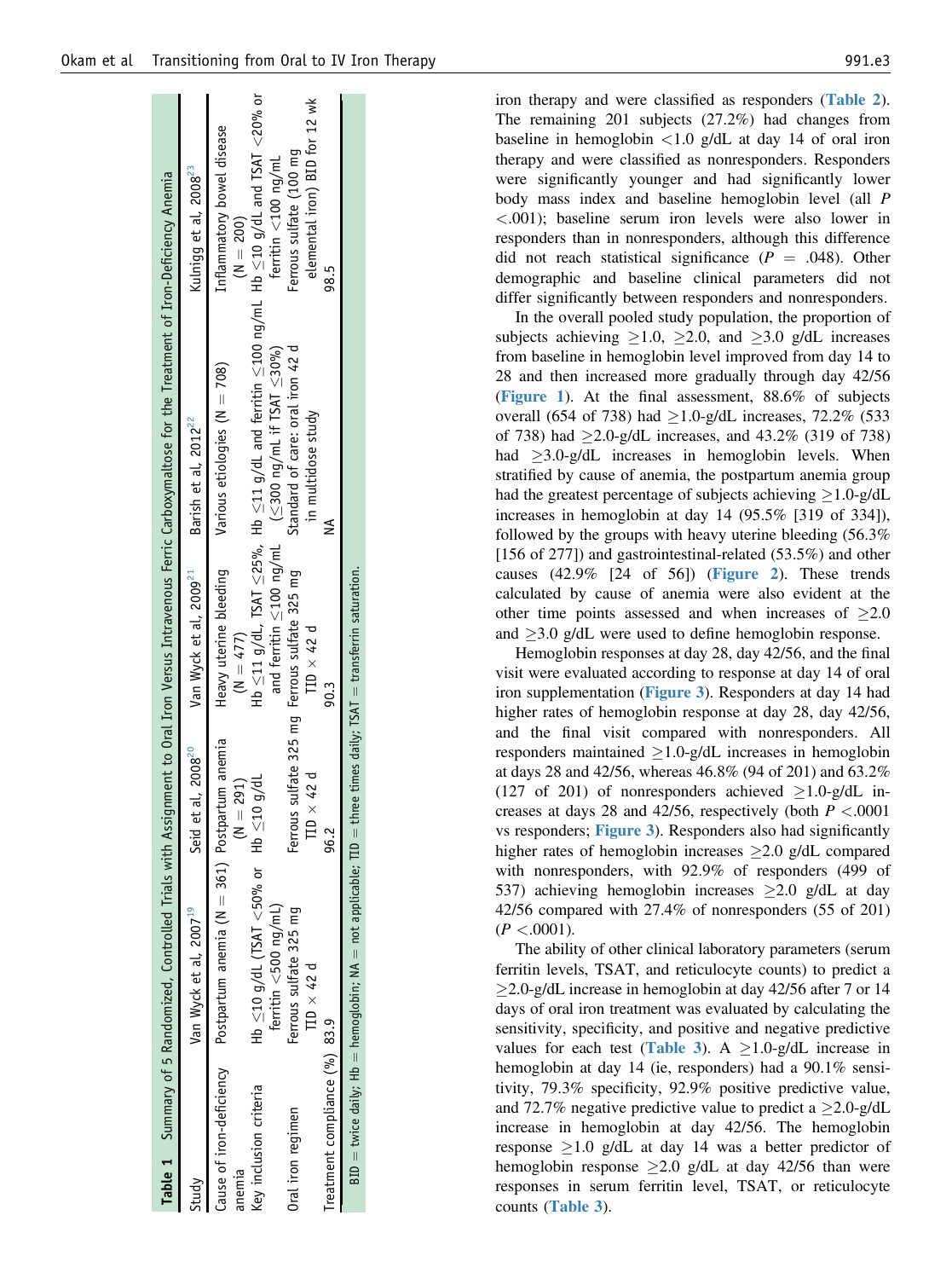|                                                      |                     | Nonresponder<br>$(<1.0$ g/dL) | Responder<br>$(ge1.0$ g/dL) |         |
|------------------------------------------------------|---------------------|-------------------------------|-----------------------------|---------|
| Characteristic                                       | Overall $(N = 738)$ | $(n = 201)$                   | $(n = 537)$                 | P Value |
| Demographic characteristics                          |                     |                               |                             |         |
| Sex, $n$ $(\% )$                                     |                     |                               |                             |         |
| Female                                               | 710 (96.2)          | 191 (95.0)                    | 519 (96.6)                  |         |
| Race                                                 |                     |                               |                             | .931    |
| Asian                                                | 99 (13.4)           | 4(2.0)                        | 95 (17.7)                   |         |
| <b>Black</b>                                         | 219 (29.7)          | 97 (48.3)                     | 122 (22.7)                  |         |
| White                                                | 263(35.6)           | 71 (35.3)                     | 192 (35.8)                  |         |
| Hispanic                                             | 149 (20.2)          | 27(13.4)                      | 122 (22.7)                  |         |
| <b>Other</b>                                         | 8(1.1)              | 2(1.0)                        | 6(1.1)                      |         |
| Age $(y)$                                            |                     |                               |                             | < .001  |
| Mean (SD)                                            | 34.8 (12.2)         | 39.7 (12.7)                   | 32.9 (11.5)                 |         |
| BMI $(kg/m2)$                                        |                     |                               |                             | $-.001$ |
| Mean (SD)                                            | 28.7 (7.65)         | 31.1(8.45)                    | 27.9(7.15)                  |         |
| Baseline laboratory measures                         |                     |                               |                             |         |
| Hemoglobin (g/dL)                                    |                     |                               |                             | < .001  |
| Mean (SD)                                            | 9.3(1.2)            | 9.8(1.1)                      | 9.1(1.1)                    |         |
| Transferrin saturation (%)                           |                     |                               |                             | .746    |
| N                                                    | 651                 | 180                           | 471                         |         |
| Mean (SD)                                            | 8.3(5.0)            | 8.2(5.6)                      | 8.3(4.7)                    |         |
| Ferritin (ng/mL)                                     |                     |                               |                             |         |
| N                                                    | 708                 | 201                           | 507                         | .099    |
| Mean (SD)                                            | 16.8(25.3)          | 14.3 (35.2)                   | 17.8 (20.0)                 |         |
| Total iron-binding capacity (µg/dL)                  |                     |                               |                             | .280    |
| Ν                                                    | 682                 | 181                           | 501                         |         |
| Mean (SD)                                            | 394.1 (72.4)        | 389.1 (57.5)                  | 395.9 (77.0)                |         |
| Serum iron (µg/dL)                                   |                     |                               |                             | .048    |
| N                                                    | 738                 | 201                           | 537                         |         |
| Mean (SD)                                            | 31.7(21.7)          | 34.3 (28.2)                   | 30.7 (18.5)                 |         |
| $BMI = body$ mass index; $SD = standard deviation$ . |                     |                               |                             |         |

<span id="page-3-0"></span>

| <b>Table 2</b> Demographic and Baseline Characteristics of 738 Study Subjects Assigned to Receipt of Oral Iron, Categorized by Day-14 |  |  |  |  |  |
|---------------------------------------------------------------------------------------------------------------------------------------|--|--|--|--|--|
| Treatment Response of Change from Baseline Hemoglobin (Modified Intent-to-Treat Population) \                                         |  |  |  |  |  |

Changes in quality-of-life measures in response to oral iron are summarized in [Table 4](#page-6-0). Baseline total scores for the SF-36 were higher for subjects with anemia due to inflammatory bowel disease compared with subjects with anemia due to heavy uterine bleeding or who had postpartum anemia ([Table 4](#page-6-0)). Treatment with oral iron improved quality of life and reduced fatigue as measured by the total score on the SF-36 scale, Fatigue Severity Score, and Fatigue Linear Analog Scale. Changes from baseline in the total score on the SF-36 scale were greatest in subjects with postpartum anemia and lowest in subjects with anemia due to gastrointestinal disease at all time points measured ([Table 4](#page-6-0)). Improvements were greater the longer subjects remained on therapy ([Table 4](#page-6-0)).

## DISCUSSION

Oral iron therapy increased hemoglobin levels, with nearmaximal response rates achieved by day 28. When stratified by cause of anemia, subjects with postpartum anemia had the highest hemoglobin response rates and were the most likely to achieve and sustain hemoglobin increases  $\geq$ 2.0 g/dL. Subjects with heavy uterine bleeding and gastrointestinal-related causes of anemia had comparable but intermediate response rates, whereas those with other causes of iron-deficiency anemia had the lowest rates of response to oral iron supplementation. Overall, 90.1% of subjects with postpartum anemia, 49.3% with gastrointestinal causes of anemia, 45.8% with heavy uterine bleeding, and 35.7% with other causes had hemoglobin increases  $\geq$ 2.0 g/dL at day 28. Further increases in response rates over time were small. From a clinical perspective, it would be ideal to identify at an early stage those subjects who would benefit from oral iron supplementation and who should be transitioned to IV iron therapy.

Subjects with hemoglobin increases <1.0 g/dL at day 14 (nonresponders) differed significantly from those who had increases  $\geq$ 1.0 g/dL (responders) with respect to overall hemoglobin response by day 42/56 and the final visit. Notably, the nonresponders identified at day 14 were less likely to have significant increases in hemoglobin  $(\geq 2.0 \text{ g/dL})$ with continued oral iron therapy compared with the responders at day 14. We evaluated whether the hemoglobin response at day 14 or other early responses in serum ferritin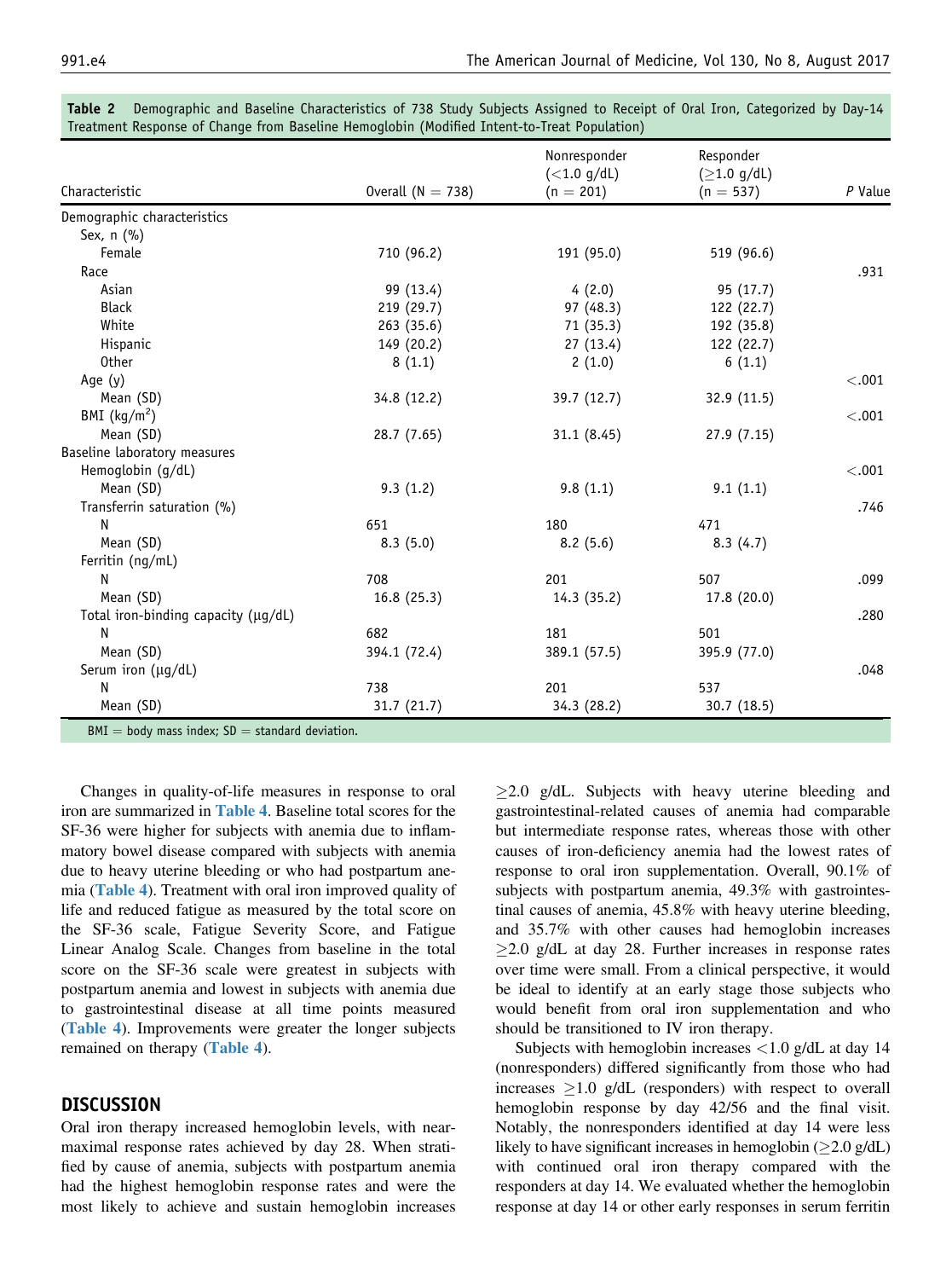<span id="page-4-0"></span>

**Figure 1** Hemoglobin response rate of the overall population in response to oral iron by time period.

levels, TSAT, and reticulocyte counts could predict the subsequent overall hemoglobin response with continued oral iron supplementation. An increase from baseline in hemoglobin values  $\geq 1.0$  g/dL at day 14 was identified as an accurate predictor of a  $\geq$ 2.0-g/dL increase from baseline in hemoglobin at day 42/56 with continued oral iron, with a sensitivity of 90.1%, specificity of 79.3%, positive predictive value of 92.9%, and negative predictive value of 72.7%. An increase in hemoglobin values above the median of 1.1 g/dL at day 7 had higher specificity and positive predictive value but much lower sensitivity and negative predictive value. Responses based on the other clinical parameters (serum ferritin levels, TSAT, and reticulocyte counts) did not have acceptable sensitivity or specificity.



Figure 2 Hemoglobin responses to oral iron supplementation by time point and cause of iron-deficiency anemia: (A) postpartum anemia,  $(B)$  heavy uterine bleeding,  $(C)$  gastrointestinal-related causes, and  $(D)$  other causes.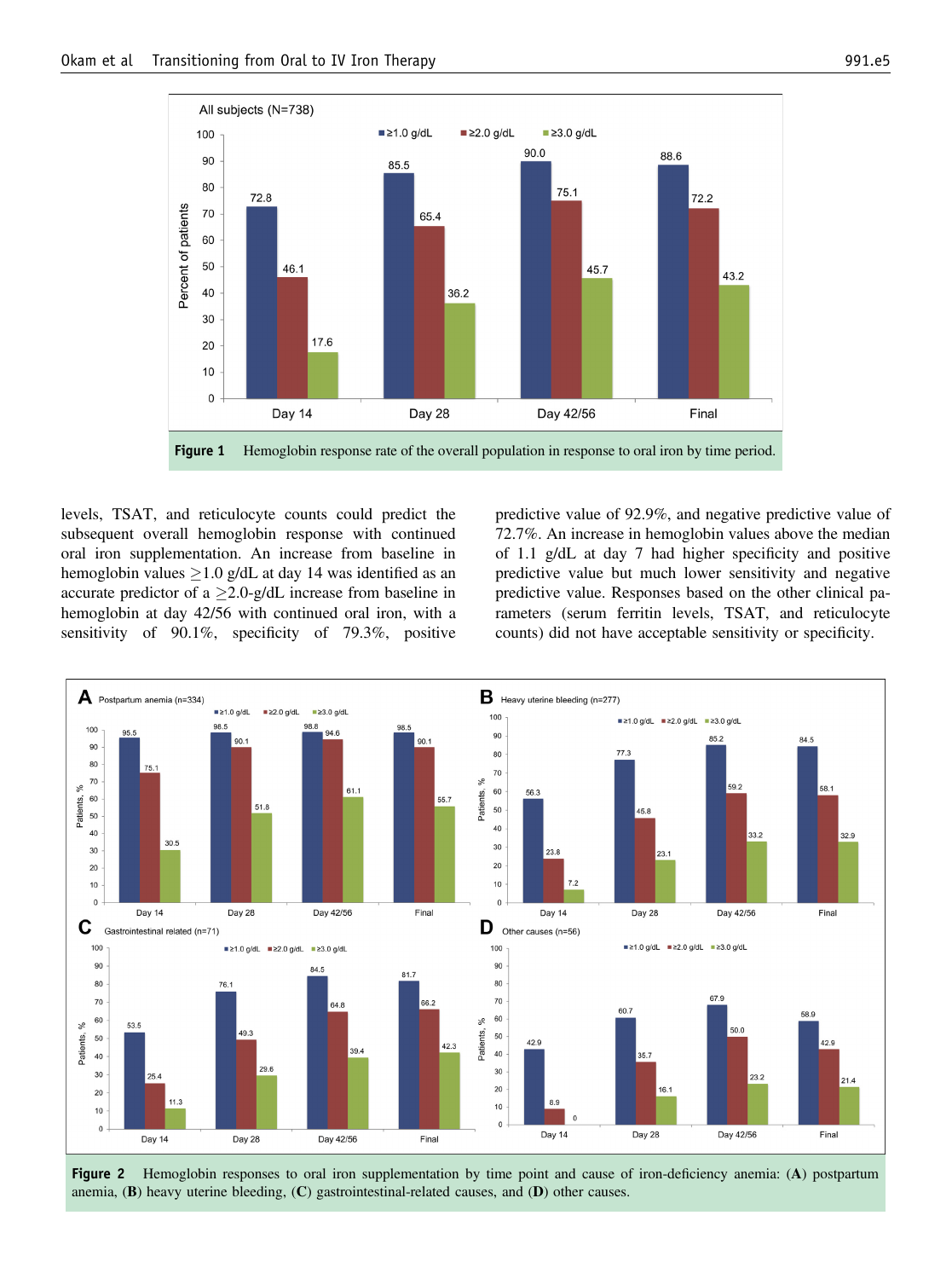<span id="page-5-0"></span>

**Figure 3** Hemoglobin responses by time point based on day 14 response. Responders had hemoglobin increases  $>1.0$  g/dL and nonresponders had hemoglobin increases  $< 1.0$  g/dL after 14 days of oral iron supplementation.

Findings of the present analysis showed that subjects with iron-deficiency anemia who have hemoglobin increases <1.0 g/dL at day 14 of oral iron supplementation should be transitioned to IV iron. Similar findings were reported in a study conducted by Onken et al, $^{25}$  $^{25}$  $^{25}$  in which subjects with an increase in hemoglobin <1.0 g/dL after 14 days of oral iron treatment were randomly assigned to receive IV iron or continued oral iron treatment for 14 additional days. Mean hemoglobin increases were nearly 2 times greater in the IV iron group compared with the oral iron group ( $P = .001$ ).

Iron deficiency, which often results in iron-deficiency anemia, is associated with fatigue, impaired quality of life, and decreased work capacity. $8\overline{10}$  Baseline SF-36 scores for subjects with anemia due to inflammatory bowel disease in the present study (99.5 for the oral iron group; 97.5 for the IV iron group) were much higher than scores reported in 21 subjects with inflammatory bowel disease who had been anemic  $(51.4)$ .<sup>[26](#page-7-0)</sup> Administration of oral iron therapy to subjects with inflammatory bowel disease in the study by Wells et al<sup>[26](#page-7-0)</sup> resulted in an increase of 15.0 points in the SF-36, a greater increase than observed in the present study. Iron therapy improved quality of life as measured by the SF-36 total score and reduced fatigue as measured by the Fatigue Severity Scale and the Fatigue Linear Analog Scale in the randomized clinical trials included in the present analysis. In a study conducted in Japanese premenopausal

| Assessment of Diagnostic Utility of Laboratory Measures as Early Predictors of $>2-q/dL$ Increase at the Day 42-56 Interval<br>Table 3 |                 |                 |            |        |  |
|----------------------------------------------------------------------------------------------------------------------------------------|-----------------|-----------------|------------|--------|--|
| Laboratory Measure                                                                                                                     | Sensitivity (%) | Specificity (%) | PPV $(% )$ | NPV(%) |  |
| Day 7 after assignment to oral iron treatment                                                                                          |                 |                 |            |        |  |
| Hemoglobin $>1.1-q/dL$ increase*                                                                                                       | 64.8            | 91.4            | 95.9       | 45.3   |  |
| Ferritin $\geq$ 4.9-µg/L increase*                                                                                                     | 48.6            | 42.0            | 72.3       | 20.8   |  |
| TSAT $>$ 9.0% increase*                                                                                                                | 54.0            | 61.7            | 81.3       | 60.3   |  |
| Reticulocyte count (absolute) $\geq$ 0.035 $\times$ 10 <sup>12</sup> increase <sup>*</sup>                                             | 55.5            | 63.4            | 81.9       | 32.3   |  |
| Reticulocyte count (percent) $\geq$ 0.5% increase*                                                                                     | 53.5            | 50.3            | 76.6       | 26.3   |  |
| Day 14 after assignment to oral iron treatment                                                                                         |                 |                 |            |        |  |
| Hemoglobin $>1.0$ -g/dL increase                                                                                                       | 90.1            | 79.3            | 92.9       | 72.7   |  |
| Ferritin $>6.7$ - $\mu$ g/L increase*                                                                                                  | 52.8            | 57.3            | 79.8       | 27.5   |  |
| TSAT $>$ 10.0% increase*                                                                                                               | 56.0            | 62.9            | 82.9       | 30.9   |  |
| Reticulocyte count (absolute) $\geq$ 0.026 $\times$ 10 <sup>12</sup> increase <sup>*</sup>                                             | 53.3            | 57.7            | 79.4       | 28.7   |  |
| Reticulocyte count (percent) $\geq$ 0.3% increase*                                                                                     | 46.7            | 39.9            | 70.8       | 19.4   |  |

 $NPV =$  negative predictive value; PPV = positive predictive value; TSAT = transferrin saturation. \*Median value for change from baseline.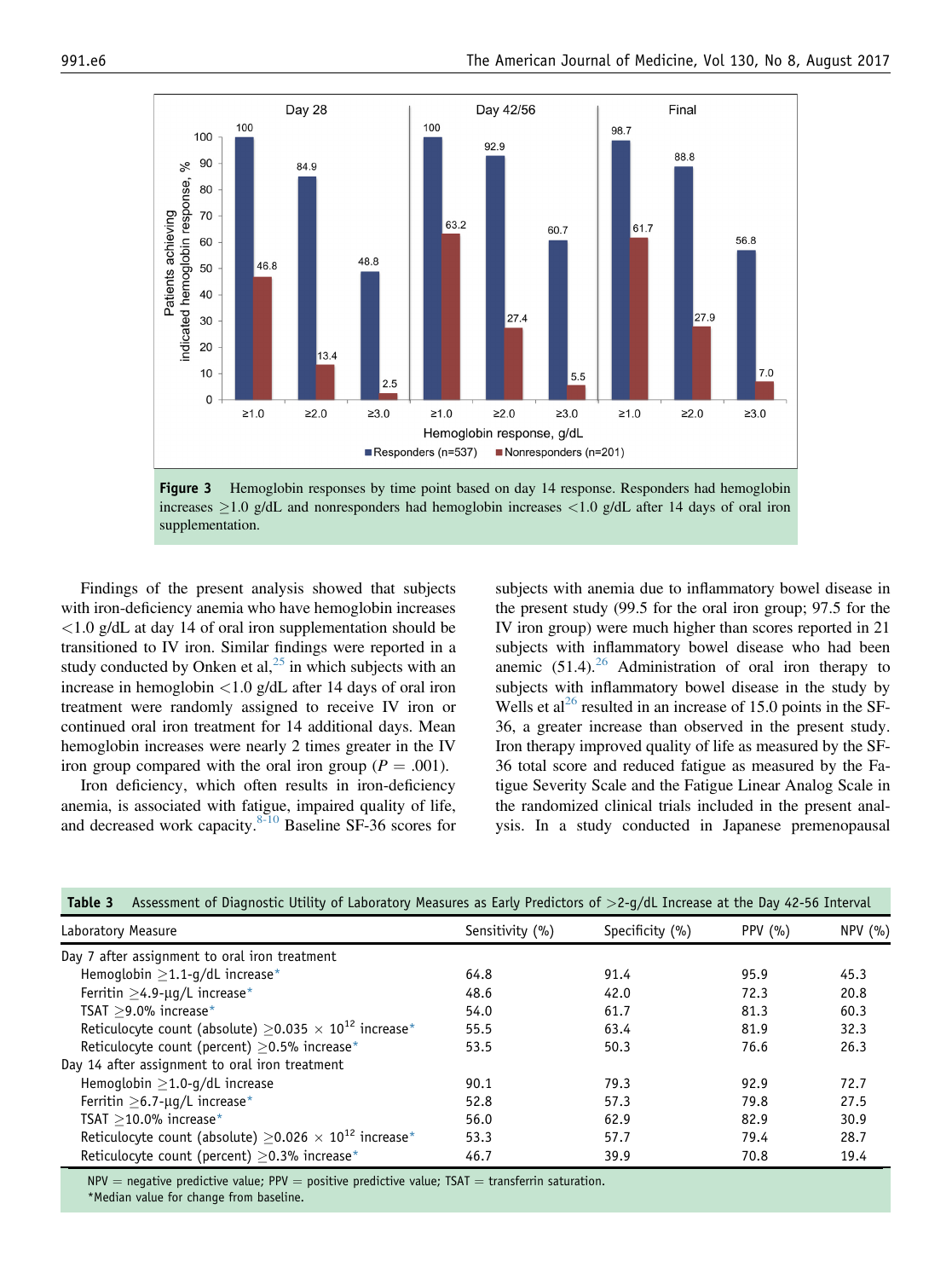<span id="page-6-0"></span>Table 4 Assessment of Functional Health, Quality of Life, and Fatigue as Reported by Study Subjects Assigned to Oral Iron for the Treatment of Iron-Deficiency Anemia

| Measure and Study Population                                                                                                                                         | <b>Baseline</b>          | Change: Baseline<br>to Day 14                 | Change: Baseline<br>to Day 28 | Change: Baseline<br>to Day $42/56$ |
|----------------------------------------------------------------------------------------------------------------------------------------------------------------------|--------------------------|-----------------------------------------------|-------------------------------|------------------------------------|
| Fatigue, mean (95% CI)                                                                                                                                               |                          |                                               |                               |                                    |
| Postpartum anemia                                                                                                                                                    | $n = 138$                | $n = 137$                                     | $n = 136$                     | $n = 136$                          |
| (Fatigue Severity Scale) <sup>20</sup>                                                                                                                               |                          | 41.0 (39.2, 42.8) $-8.4$ ( $-10.3$ , $-6.5$ ) | $-11.1$ ( $-13.2, -9.0$ )     | $-14.1$ (-16.4, -11.8)             |
| Heavy uterine bleeding                                                                                                                                               | $n = 220$                | $n = 208$                                     | $n = 208$                     | $n = 211$                          |
| (Fatigue Linear Analog Scale) <sup>21</sup>                                                                                                                          |                          | 58.4 (55.1, 61.7) $-16.8$ (-19.9, -13.6)      | $-24.0$ ( $-27.5$ , $-20.5$ ) | $-29.7$ ( $-33.4$ , $-25.9$ )      |
| SF-36 scores, mean (SD)                                                                                                                                              |                          |                                               |                               |                                    |
| Postpartum anemia, mean $(SD)^{19}$                                                                                                                                  |                          |                                               |                               |                                    |
| Total score                                                                                                                                                          | $n = 163$                | $n = 153$                                     | $n = 152$                     | $n = 158$                          |
|                                                                                                                                                                      | 58.2 (16.92)             | 10.2(13.50)                                   | 16.1(17.11)                   | 20.9 (17.43)                       |
| Vitality                                                                                                                                                             | $n = 162$                | $n = 152$                                     | $n = 151$                     | $n = 157$                          |
|                                                                                                                                                                      | 41.4(21.63)              | 12.6(17.97)                                   | 18.2 (22.01)                  | 26.3(22.65)                        |
| Physical functioning                                                                                                                                                 | $n = 162$                | $n = 152$                                     | $n = 151$                     | $n = 157$                          |
|                                                                                                                                                                      | 61.3 (29.58)             | 16.0(25.12)                                   | 22.1 (27.09)                  | 26.5(28.25)                        |
| Role physical                                                                                                                                                        | $n = 162$                | $n = 152$                                     | $n = 151$                     | $n = 156$                          |
|                                                                                                                                                                      | 48.8 (28.75)             | 12.2 (27.95)                                  | 23.4 (30.41)                  | 30.3 (30.61)                       |
| Heavy uterine bleeding, mean $(SD)^{21}$                                                                                                                             |                          |                                               |                               |                                    |
| Total score                                                                                                                                                          | $n = 224$                | $n = 216$                                     | $n = 216$                     | $n = 216$                          |
|                                                                                                                                                                      | 62.8 (19.31)             | 7.3(11.55)                                    | 10.7(14.07)                   | 12.3 (16.30)                       |
| Vitality                                                                                                                                                             | $n = 224$                | $n = 216$                                     | $n = 216$                     | $n = 216$                          |
|                                                                                                                                                                      | 39.0 (22.89)             | 15.7 (19.28)                                  | 20.9 (21.09)                  | 24.0 (22.98)                       |
| Physical functioning                                                                                                                                                 | $n = 224$                | $n = 216$                                     | $n = 216$                     | $n = 216$                          |
|                                                                                                                                                                      | 68.0 (27.61)             | 4.6(19.07)                                    | 10.6(22.32)                   | 11.0(23.65)                        |
| Role physical                                                                                                                                                        | $n = 224$                | $n = 216$                                     | $n = 216$                     | $n = 216$                          |
|                                                                                                                                                                      | 67.2 (28.58)             | 4.6(20.09)                                    | 9.3(23.53)                    | 11.6 (24.10)                       |
| Inflammatory bowel disease, mean (SD) <sup>23</sup>                                                                                                                  |                          |                                               |                               |                                    |
| Total score                                                                                                                                                          | $n = 21$                 | <b>NA</b>                                     | $n = 20$                      | $n = 18$                           |
|                                                                                                                                                                      | 99.5 (16.6)              |                                               | 0.7(9.9)                      | 5.6(14.5)                          |
| Vitality                                                                                                                                                             | $n = 21$                 | <b>NA</b>                                     | $n = 20$                      | $n = 18$                           |
|                                                                                                                                                                      |                          |                                               | $-0.03(2.66)$                 |                                    |
| Physical functioning                                                                                                                                                 | 14.24 (3.58)<br>$n = 21$ | <b>NA</b>                                     | $n = 20$                      | 1.44(3.15)<br>$n = 18$             |
|                                                                                                                                                                      | 24.76 (3.52)             |                                               | 0.02(1.79)                    | 0.53(2.35)                         |
| Role physical                                                                                                                                                        |                          | <b>NA</b>                                     | $n = 20$                      |                                    |
|                                                                                                                                                                      | $n = 21$<br>6.19(1.70)   |                                               | $-0.13(1.24)$                 | $n = 18$<br>0.17(1.89)             |
| $\overline{C}$ confidence interval: $\overline{C}D$ atapdard doviation: $\overline{C}$ $\overline{C}$ as a Modical Outcomes Study Short Ferm 26 instrument version 2 |                          |                                               |                               |                                    |

 $CI =$  confidence interval; SD  $=$  standard deviation; SF-36  $=$  Medical Outcomes Study Short Form 36 instrument, version 2.

women diagnosed with iron-deficiency anemia, baseline vitality and general health scores as measured by the SF-36 were significantly lower than Japanese norms. $27$  Treatment with oral iron supplementation resulted in significant increases from baseline in all subscales of the SF-36 except the subscale that evaluated emotional role functioning. Furthermore, treatment of iron-deficiency anemia was previously shown to improve quality of life in subjects with Crohn's disease and chronic heart failure.<sup>[28,29](#page-7-0)</sup>

Intravenous iron is more effective than oral iron in producing sustained hemoglobin responses and reducing the need for blood transfusions.[30](#page-7-0) Newer formulations of IV iron allow administration of larger individual doses, which may be beneficial in clinical use. In a meta-analysis of 103 trials published from 1966 through 2013, IV iron was not associated with an increased risk of severe adverse events compared with control treatments (ie, oral iron, intramuscular iron, placebo, or no iron): the relative risk (RR) was 1.04 (95% confidence interval [CI], 0.93-1.17).<sup>[31](#page-7-0)</sup> The risk of serious infusion reactions was increased with IV iron (RR 2.47; 95% CI, 1.43-4.28), particularly with ferric gluconate (RR 5.32; 95% CI, 1.49-18.99), but other iron formulations were not associated with significantly increased risk. Additionally, the risk of serious infection was not increased by IV iron (RR 0.96; 95% CI, 0.63-1.46). These findings provide reassurance of the safety of IV iron, making it a viable alternative for patients who do not respond well to oral iron therapy.

Several limitations should be noted in the present study. Although the potential bias of the individual randomized, controlled trials was evaluated, there remains inherent bias due to the post hoc design of the present analysis that uses pooled data from several studies. In addition, the multiple comparisons create the chance of a type 1 error ("false positive") in the conclusions. In addition, the high level of compliance with the use of oral iron observed in the present